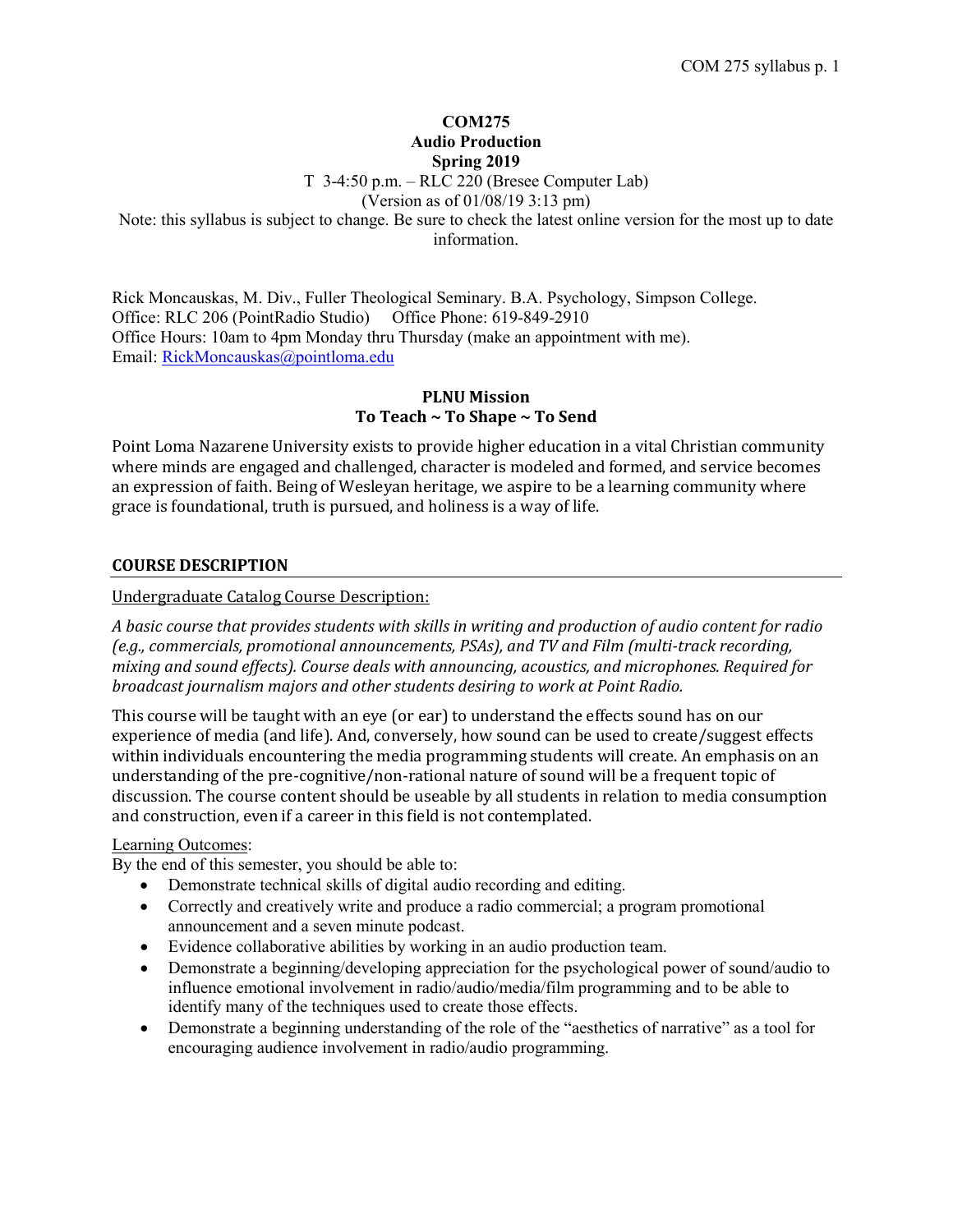## Required Text:

Alten, S. R. (2012) First Edition. *Working with Audio*. Course Technology, Cengage Learning, Boston, Ma.

# Course Requirements:

- All assignments must be uploaded to Canvas before the beginning of class on the dates indicated in the syllabus. Audio projects must be correctly exported in MP3 format from Audition for uploading to Canvas. Assignments that are late or submitted in any other manner or format than MP3 will not be accepted and will receive zero points.
- Three editing workstations, mics and headsets are available for your use in the PointRadio Studio. Because audio workstations may be shared with other classes, plan ahead and schedule production and editing time early. Editing stations are only available at posted days and times that coincide with the days and times the TV studio is open (normally: Monday thru Thursday 10 am to 11pm & 3pm to 5pm on Friday. Closed Saturday, Sunday and school holidays.). Other possible times are limited to when the library is open. There is no access to the PointStudios when the library is closed. The inability to secure equipment or editing time due to lack of planning is not an excuse for not completing an assignment. Portable digital audio recorders are also available for check-out from the TV studio across the hall.
- All students must use Adobe Audition to complete assignments in this class. Demonstrating competency in this program is part of your grade. Using other equipment or software is unacceptable and puts the quality of your productions and, thus, your grade at risk. "Fission" is an exception to this rule. (You should use Fission to check your projects before you turn them in.)
- Students are expected to complete assigned readings by the dates they are due and to be prepared to discuss and/or present on those topics in class. Reading quizzes will be given throughout the semester.
- Production projects may be played during class for discussion. Comments directed toward the producer should be constructive and given in a courteous manner.
- Projects are to be completed by the individual student unless indicated otherwise. Grades for projects that require teamwork will be given to the entire team and team members may be asked to grade the contribution of other members of their production team.
- Students must take both exams at the days and times listed in the syllabus.

# PointRadio Participation:

- All students in this course will participate in a weekly commitment to the operation of Point Radio. You are expected to start on time, end on time and follow the format specifications for PointRadio (formerly known as KPLR). All "broadcasts" are to be recorded, trimmed, "normalized" and uploaded with clear identification for credit. You are expected to create/participate in 10 weekly "broadcasts" for minimum credit (maintenance of your course grade). If you complete fewer than 10, your final grade will be reduced depending on the number of programs produced/uploaded. More programs produced and uploaded may give you additional point value to your final grade.
- Students have the sole responsibility for their commitments to the campus radio station and will face significant penalties when those obligations are not met. On-air shifts must be covered even if the person cannot be there due to illness or extenuating circumstances. You must provide me with documentation for missing an air shift due to illness or emergency.
	- The student MAY switch duties with another person in the class. However, this must be arranged a minimum of 48 hours in advance and the PointRadio manager (not the Professor) must be notified of the change prior to the person's air shift or other responsibility.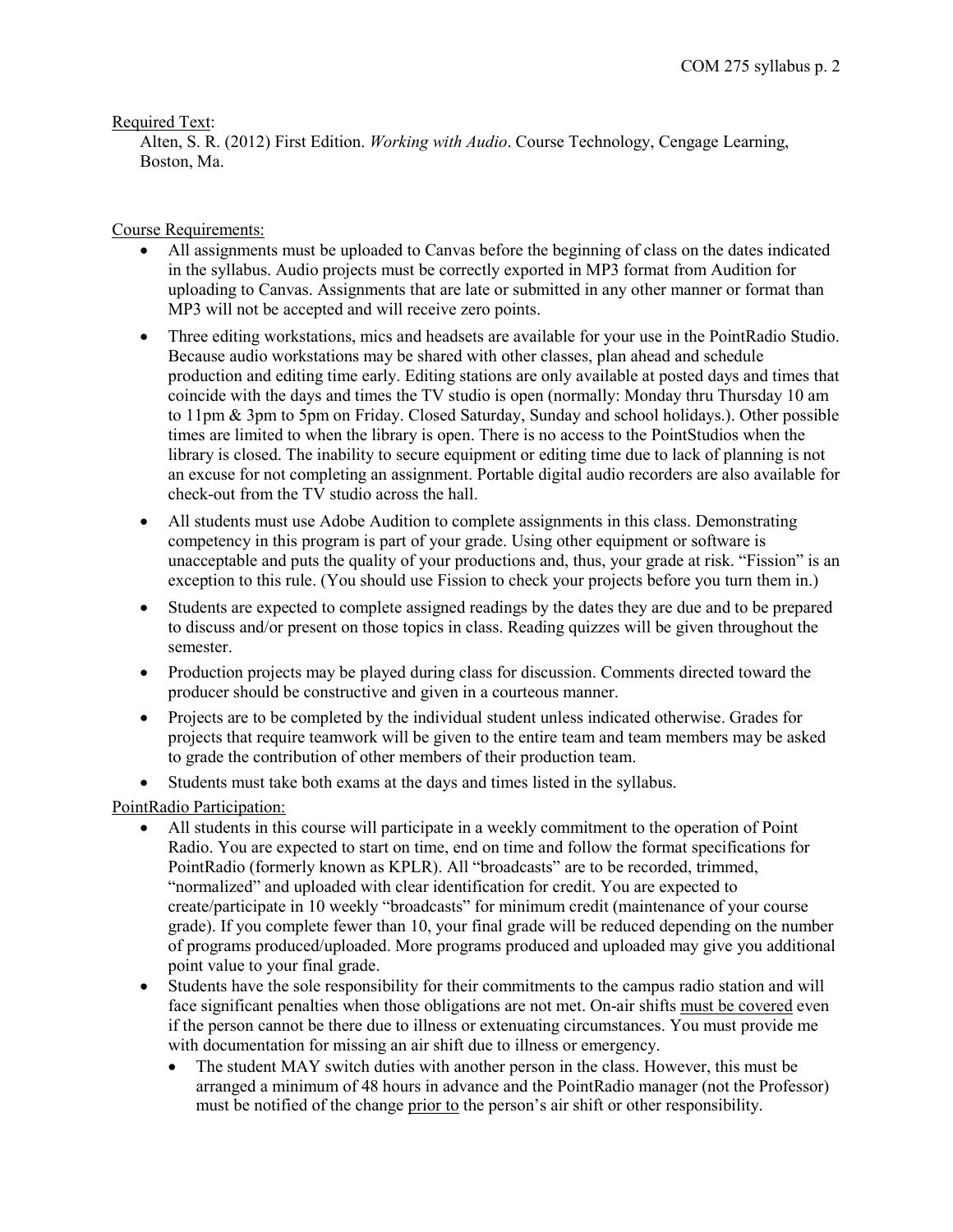- News personnel carry the same responsibilities as on-air personalities. Contact the news director before noon if you cannot participate in your air shift due to illness or emergency situation.
- Failure to cover air shifts without a documented excuse will result in a penalty of 10% off the student's final course grade for each incident.
- In addition to on-air work, students in this class will be asked to assist with PointRadio events. Failure to follow through on these commitments will result in a deduction of PointRadio participation points.

### Attendance:

- Attendance will be taken in all classes. As noted in the university catalog, students who miss 10% of class sessions (that means 1.5 sessions) will be reported to the Vice Provost of Academic Administration. Missing 20% of class sessions will result in the student being de-enrolled from this course. This rule will be strictly enforced. Remember missing ONE session of 275 is like missing a whole week of another class.
- The communication industry is time sensitive. Professionals in this business succeed or fail depending on their ability to meet deadlines and follow through on commitments. Now is an excellent time to develop good habits. With this in mind, students are expected to be on time to class. Entering the room after class has started is disruptive to other students and to the continuity of the session. Attendance is taken promptly at the time class is scheduled to begin. If you are not here when I take attendance, you will be counted as late or absent unless you see me personally at the end of class. Students who are chronically late may be asked to withdraw from the class.
- Attendance in class means that you are fully attending to the course. Students, who choose to read/watch the internet, use their cell phone, text, engage in irrelevant and disruptive conversations, study for their next class, etc… will be asked to put their "extra-curricular" activities away or they may be confiscated by the professor. There are no exceptions to this policy, so please do not ask. Laptops and cell phone use are not permitted in class, unless permission is requested and received from the professor in advance. If violations of this policy are repeated, the professor will collect all cell phones at the beginning of class and return them when class is over. While in Bresee, you may use the "in class" computers for taking notes, etc.
- In the event that you miss class, you will be expected to get notes, handouts, and assignments from someone in class. **Do NOT ask the Professor for notes.** You are responsible for missed material and should try to make a friend or two in this class that you can count on.
- It is the student's responsibility to maintain his or her class schedule. Should the need arise to drop this course (personal emergencies, poor performance, etc.), the student has the responsibility to follow through (provided the drop date meets the stated calendar deadline established by the university), not the instructor. Simply ceasing to attend this course or failing to follow through to arrange for a change of registration (drop/add) may result in a grade of F on the official transcript.

### Technology Policy

Students are not permitted to use laptop computers during class. Cell phones are not allowed during class. Put cell phones completely away – off the desk – for the entire class session. Do not be surprised if I ask you to remove the phone from your desk. Making audio or video recordings of class sessions are not allowed (except as directed by the instructor). Students may not mass distribute course content in any form without permission of the instructor.

### Notice to Students with Disabilities

While all students are expected to meet the minimum academic standards for completion of this course as established by the instructor, students with disabilities may require academic accommodations. At Point Loma Nazarene University, students requesting academic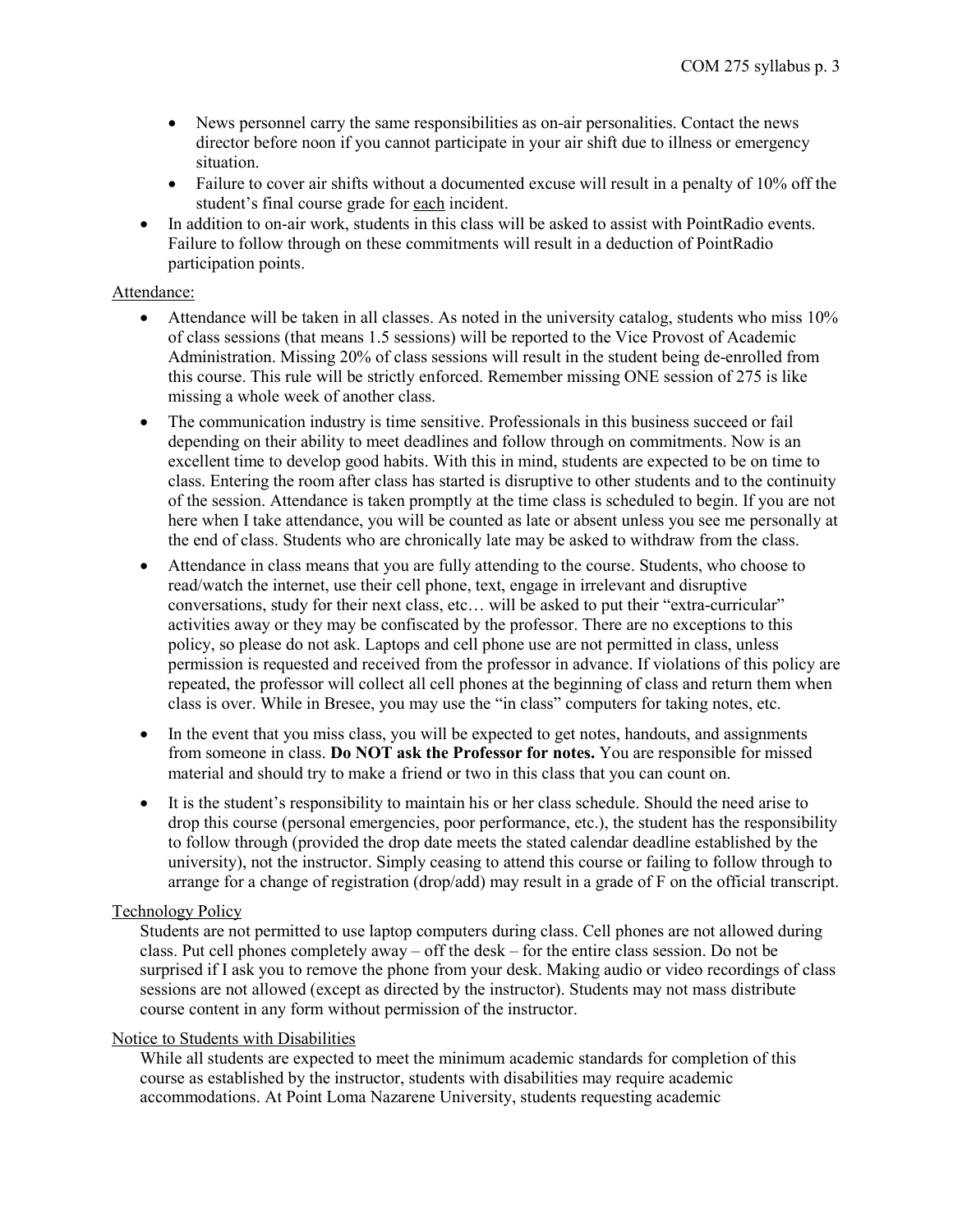accommodations must file documentation with the Disability Resource Center (DRC), located in the Bond Academic Center. Once the student files documentation, the Disability Resource Center will contact the student's instructors and provide written recommendations for reasonable and appropriate accommodations to meet the individual learning needs of the student. This policy assists the University in its commitment to full compliance with Section 504 of the Rehabilitation Act of 1973, the Americans with Disabilities (ADA) Act of 1990, and ADA Amendments Act of 2008, all of which prohibit discrimination against students with disabilities and guarantees all qualified students equal access to and benefits of PLNU programs and activities.

#### Academic Dishonesty

Students should demonstrate academic honesty by doing original work and by giving appropriate credit to the ideas of others. As stated in the university catalog, "Academic dishonesty is the act of presenting information, ideas, and/or concepts as one's own when in reality they are the results of another person's creativity and effort. Such acts include plagiarism, copying of class assignments, and copying or other fraudulent behavior on examinations. Essentially, if you turn in work that is another person's work, without giving credit to the original person, it is plagiarism and is punishable by an automatic failing grade in this class (see PLNU's Academic Policies for more details). It is also possible to be expelled from PLNU if the student is found to be in the habit of dishonesty.

#### FERPA Policy

In compliance with federal law, neither PLNU student ID nor social security number should be used in publicly posted grades or returned sets of assignments without student written permission. This class will meet the federal requirements by distributing all grades and papers individually. Also in compliance with FERPA, you will be the only person given information about your progress in this class unless you have designated others to receive it in the "Information Release" section of the student portal. See Policy Statements in the undergrad student catalog.

#### Changes to Syllabus:

The instructor reserves the right to make amendments, additions or deletions to this syllabus. It is each student's responsibility to stay current and be aware of any changes. The online syllabus will be the most current.

#### Official Means of Communication:

The official means of communication at Point Loma Nazarene University is the "university email". Your communications MAY be informally done using texting or other methods, but those are not official. If you must communicate with the professor concerning class attendance, grading, projects, policies or any other serious school business topic you must do it by email. Other methods are NOT official.